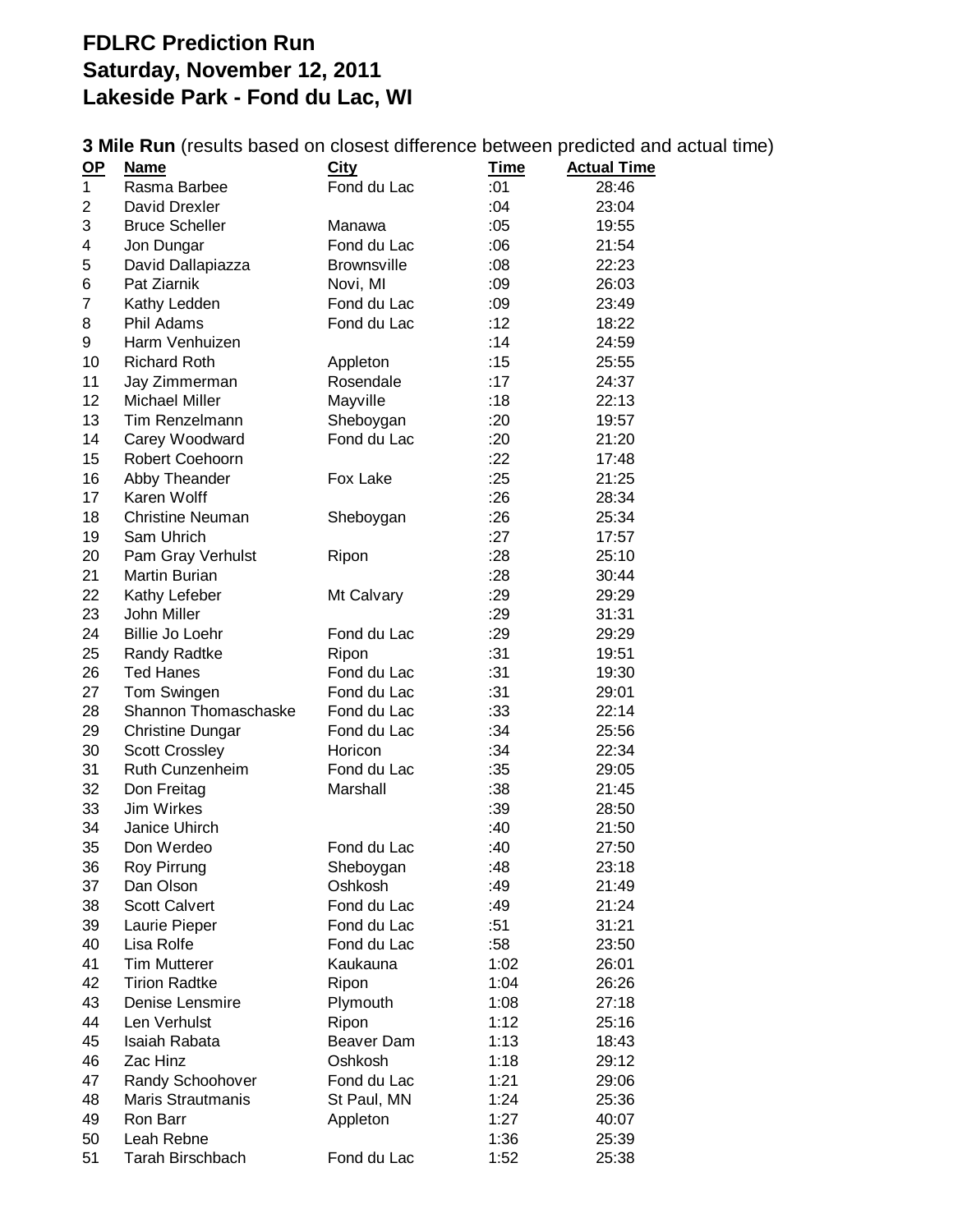| 52<br>53<br>54<br>55<br>56<br>57 | Jan Peebles<br>Cailin Haas<br>Jason Keller<br>Laura Abraham<br>Craig Theander<br>Kelly Wondra | Appleton<br>Whitewater<br>Iron Ridge<br>Fox Lake<br>Iron Ridge | 1:49<br>1:54<br>1:56<br>2:08<br>2:09<br>3:00 | 24:21<br>34:06<br>37:34<br>31:58<br>27:51 |
|----------------------------------|-----------------------------------------------------------------------------------------------|----------------------------------------------------------------|----------------------------------------------|-------------------------------------------|
|                                  |                                                                                               |                                                                |                                              | 33:36                                     |
| 58<br>59<br>60                   | <b>Stephanie Hanes</b><br>Jessica Kindschuh<br>Cory Quirk                                     | Fond du Lac<br><b>Brownsville</b><br>Fox Lake                  | 6:24<br>7:18<br>10:03                        | 42:24<br>24:42<br>25:57                   |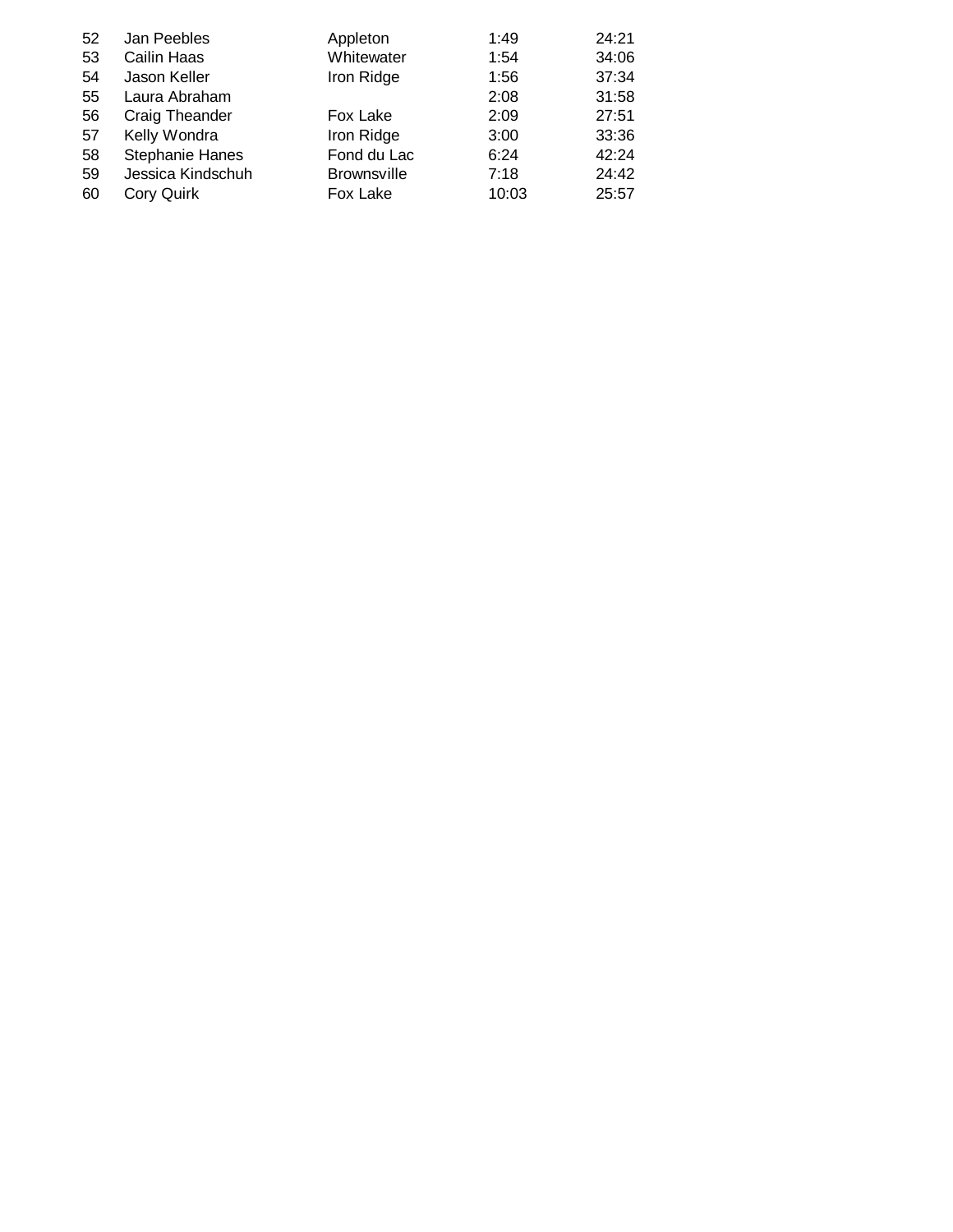## **FDLRC Prediction Run Saturday, November 12, 2011 Lakeside Park - Fond du Lac, WI**

|                |                        |                   |             | <b>I IZ MIIC NUIV WAIN</b> (ICSUIIS DASCU UII GIOSCSI UIIICICIICE DEIWECII PICULICU AIIU ACIUAI II |
|----------------|------------------------|-------------------|-------------|----------------------------------------------------------------------------------------------------|
| <u>OP</u>      | <u>Name</u>            | <b>City</b>       | <u>Time</u> | <b>Actual Time</b>                                                                                 |
| $\mathbf 1$    | Nancy Lanyi            | Malone            | :00:        | 21:08                                                                                              |
| $\overline{2}$ | Regan Calvert          | Fond du Lac       | :02         | 13:00                                                                                              |
| 3              | Lisa Gibson            | West Bend         | :03         | 17:37                                                                                              |
| 4              | Andrew Cashin          | Watertown         | :04         | 10:11                                                                                              |
| 5              | <b>Robert Kirst</b>    | Kewaskum          | :06         | 20:59                                                                                              |
| 6              | <b>Annette Clark</b>   | Fond du Lac       | :10         | 21:32                                                                                              |
| $\overline{7}$ | Jennifer Cashin        | Watertown         | :10         | 10:00                                                                                              |
| 8              | Amy Grotenhuis         | Slinger           | :13         | 9:17                                                                                               |
| 9              | Kathi Seidl-Deschand   | Fond du Lac       | :13         | 11:52                                                                                              |
| 10             | <b>Carol Peebles</b>   | Fond du Lac       | :13         | 6:13                                                                                               |
| 11             | <b>Cindy Matznick</b>  | Mt Calvary        | :14         | 23:49                                                                                              |
| 12             | Katie Wondra           | North Fond du Lac | :18         | 8:53                                                                                               |
| 13             | <b>Andrew Scheller</b> | Manawa            | :23         | 11:37                                                                                              |
| 14             | Sarah Calvert          | Fond du Lac       | :25         | 17:25                                                                                              |
| 15             | Katie Manning          |                   | :25         | 17:25                                                                                              |
| 16             | Pam Ziarnik            | Novi, MI          | :25         | 17:25                                                                                              |
| 17             | Jerry Robl             | Oshkosh           | :27         | 15:17                                                                                              |
| 18             | Cael Grotenhuis        | Slinger           | :27         | 10:53                                                                                              |
| 19             | <b>Colleen Haas</b>    | Appleton          | :30         | 17:50                                                                                              |
| 20             | Mary Schumann          | Oshkosh           | :31         | 15:26                                                                                              |
| 21             | Ruth Cunzenheim        | Fond du Lac       | :31         | 13:59                                                                                              |
| 22             | Dorri Brunet           |                   | :35         | 18:37                                                                                              |
| 23             | Jeff Zuiker            | Port Edwards      | :37         | 24:12                                                                                              |
| 24             | Paul Boehnlein         | Stockbridge       | :40         | 23:41                                                                                              |
| 25             | <b>Gary Soldner</b>    | Fox Lake          | :41         | 16:49                                                                                              |
| 26             | Jeff Ziarnik           | Springfield, VA   | :42         | 16:27                                                                                              |
| 27             | Jenni Ziarnik          | Springfield, VA   | :42         | 16:27                                                                                              |
| 28             | Mike Zianik            |                   | :43         | 18:17                                                                                              |
| 29             | Jenny Conrardy         | Madison           | :43         | 16:34                                                                                              |
| 30             | <b>Barb Zuiker</b>     | Port Edwards      | :43         | 24:27                                                                                              |
| 31             | Eric Hasenstein        |                   | :51         | 24:09                                                                                              |
| 32             | Lauren Calvert         | Fond du Lac       | :54         | 24:30                                                                                              |
| 33             | Vince Stokosa          | Fond du Lac       | :55         | 27:55                                                                                              |
| 34             | Andy Ziarnik           | Oshkosh           | :56         | 13:12                                                                                              |
| 35             | Amy Wolfe              | Sussex            | 1:11        | 12:49                                                                                              |
| 36             | <b>Shirley Westa</b>   | Waupun            | 1:20        | 17:10                                                                                              |
| 37             | <b>Jeff Matznick</b>   | Mt Calvary        | 1:20        | 23:33                                                                                              |
| 38             | <b>Ben Ziarnik</b>     | Rothschild        | 1:24        | 13:40                                                                                              |
| 39             | Logan Grotenhuis       | Slinger           | 1:25        | 13:27                                                                                              |
| 40             | Michael Deschand       | Fond du Lac       | 1:33        | 13:14                                                                                              |
| 41             | <b>Rich Quirk</b>      | Fox Lake          | 1:49        | 21:49                                                                                              |
| 42             | Barbara Zimmerman      | Rosendale         | 1:50        | 17:30                                                                                              |
| 43             | Mackenzie Quirk        | Fox Lake          |             |                                                                                                    |
| 44             | Ron Brault             |                   | 1:50        | 21:50                                                                                              |
|                |                        | Fond du Lac       | 2:03        | 19:57                                                                                              |
| 45<br>46       | <b>Tyler Ziarnik</b>   | Rothschild        | 2:17        | 14:17                                                                                              |
|                | <b>Timothy Quirk</b>   | Fox Lake          | 2:46        | 11:14                                                                                              |
| 47             | Chris Ziarnik          | Rothschild        | 3:56        | 12:51                                                                                              |
| 48             | <b>Brie Theander</b>   | Fox Lake          | 4:40        | 12:20                                                                                              |
| 49             | Sandra Quirk           | Fox Lake          | 6:44        | 23:16                                                                                              |